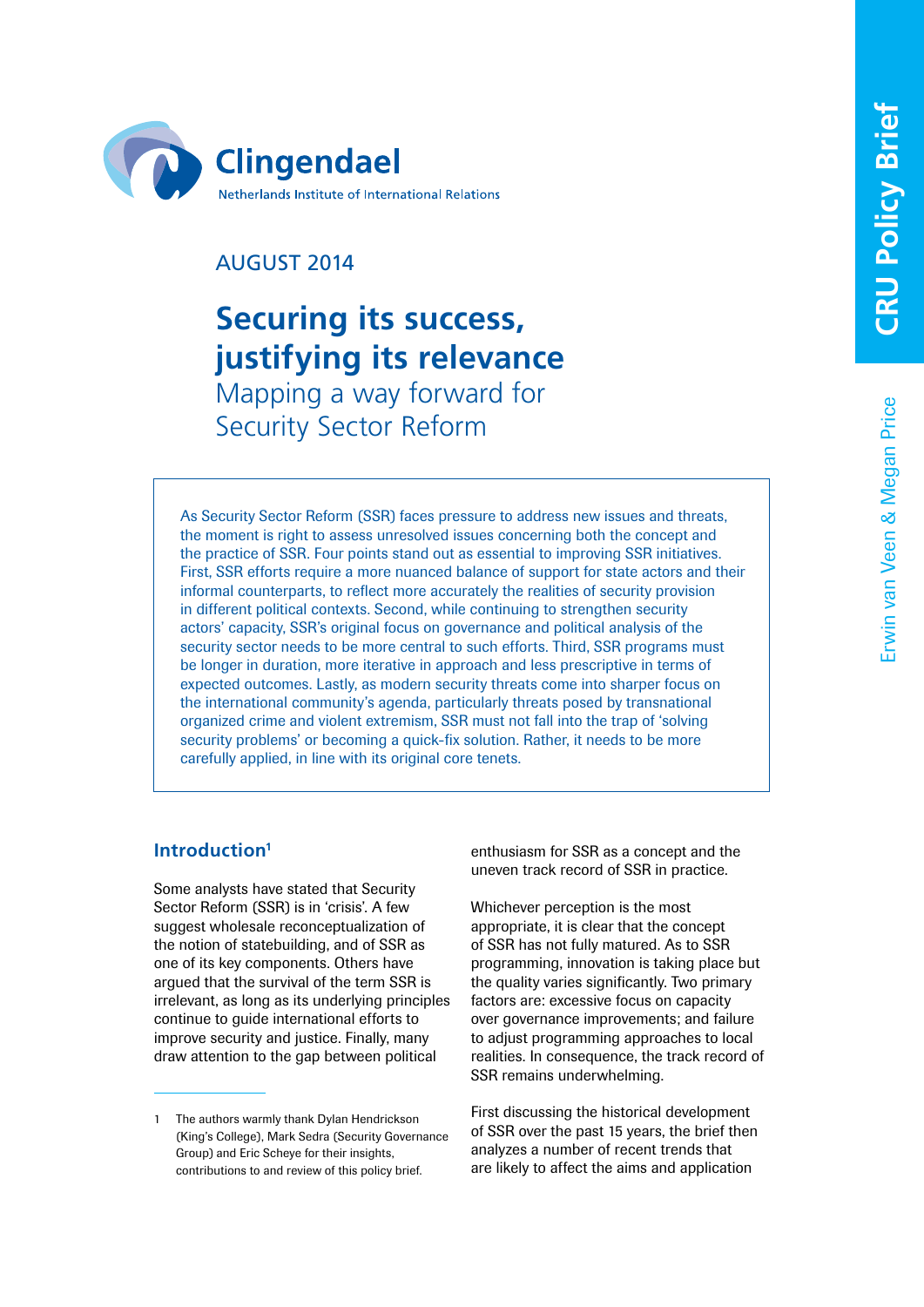of SSR in the near future. In closing, we propose seven concrete research, policy and programming actions that could help development actors to improve the policy and practice of SSR.

#### **SSR's emergence and evolution**

At the turn of the millennium, governance and security were gradually becoming standard elements of development discussion and policy. Emerging as a concept in 1999, SSR focuses on the parallel improvement of both the effectiveness of security and justice provision and the quality of governance in situations where their under-supply formed a barrier to broader development. In time, the SSR concept came to be largely understood through the prism of peacebuilding, which led to an emphasis on post-conflict environments. The peacebuilding paradigm tended to implicitly assume that peace agreements marked a new political beginning, with the possibility of accelerated change, high levels of local ownership and support for such change among domestic elites, and significant scope for external intervention. These assumptions – and their influence on SSR programming – were not subjected to scrutiny at the time, nor were there rigorous assessments of the relative chances of success for SSR in different political settings. This meant that the "*tabula rasa*" assumptions and relatively technical approaches of SSR went largely unchallenged.

Later in the 2000s, SSR also became part of the emerging statebuilding agenda. The foundation of this agenda is rooted in the belief that democratization, economic liberalization and building state capacity offers the best way out of poor governance, violence and poverty. Hence, the ability of the state to provide effective and accountable security remains a cornerstone of statebuilding initiatives. In the wake of 9/11, states exhibiting challenges to their capacity and authority were increasingly perceived as a source of global instability. This perception prompted heavy international investment in the erection of state institutions to manage violence, but focused

far less on drivers of conflict, insecurity and the quality of governance. Such train-andequip approaches, largely catering to donor and domestic elite interests, have particularly been adopted under the aegis of the 'war on terror'. Consider, for example, the generous military support extended by the US to the Egyptian and Pakistani governments, under the label of SSR despite comparatively limited focus on governance or peoplecentered security.2

In addition, the statebuilding paradigm projects a strong tendency towards social engineering, with OECD countries implicitly used as models for the desired end-state; this is despite numerous statements on the prime importance of context, and broad recognition of the relevance of politics, patronage and pluralism. The tendency has perpetuated the relatively technical approach that was already prevalent under the peacebuilding paradigm. For example, the EU Security Sector Reform Mission in the Democratic Republic of Congo (EUSEC) has largely failed to make progress in security forces' adherence to democratic oversight, in part due to the government's ability to insist on mainly technical support, leaving its local systems of patronage governance undisturbed.<sup>3</sup>

- 2 Burt, G. (2011), *US "SSR" Assistance in Egypt: What's in a Name?*, CIGI Blog post online [http://www.ssrresourcecentre.org/2011/02/17/](http://www.ssrresourcecentre.org/2011/02/17/us-%e2%80%9cssr%e2%80%9d-assistance-in-egypt-what%e2%80%99s-in-a-name/) [us-%e2%80%9cssr%e2%80%9d-assistance](http://www.ssrresourcecentre.org/2011/02/17/us-%e2%80%9cssr%e2%80%9d-assistance-in-egypt-what%e2%80%99s-in-a-name/)[in-egypt-what%e2%80%99s-in-a-name/](http://www.ssrresourcecentre.org/2011/02/17/us-%e2%80%9cssr%e2%80%9d-assistance-in-egypt-what%e2%80%99s-in-a-name/); Londoño, E., 22 April 2014, *U.S. to partially resume military aid to Egypt*, Washington Post, online [http://www.washingtonpost.com/world/national](http://www.washingtonpost.com/world/national-security/us-to-partially-resume-military-aid-to-egypt/2014/04/22/b25f68c6-ca91-11e3-93eb-6c0037dde2ad_story.html)[security/us-to-partially-resume-military-aid-to](http://www.washingtonpost.com/world/national-security/us-to-partially-resume-military-aid-to-egypt/2014/04/22/b25f68c6-ca91-11e3-93eb-6c0037dde2ad_story.html)[egypt/2014/04/22/b25f68c6-ca91-11e3-93eb-](http://www.washingtonpost.com/world/national-security/us-to-partially-resume-military-aid-to-egypt/2014/04/22/b25f68c6-ca91-11e3-93eb-6c0037dde2ad_story.html)[6c0037dde2ad\\_story.html;](http://www.washingtonpost.com/world/national-security/us-to-partially-resume-military-aid-to-egypt/2014/04/22/b25f68c6-ca91-11e3-93eb-6c0037dde2ad_story.html) Fair, C. (2012), *Security Sector Governance in Pakistan: Progress, But Many Challenges Persist*, CIGI SSR Issue Papers No. 5, online [http://www.cigionline.org/sites/default/files/](http://www.cigionline.org/sites/default/files/SSR_Issue_no5.pdf) [SSR\\_Issue\\_no5.pdf](http://www.cigionline.org/sites/default/files/SSR_Issue_no5.pdf).
- 3 More, S. and M. Price (2011), *The EU's Support to Security System Reform in the Democratic Republic of Congo: Perceptions from the field in Spring 2010*, Clingendael Institute, The Hague; and Kets, E. and H. de Vries (2014), *Limits to supporting security sector interventions in the DRC*, Institute for Security Studies, Pretoria.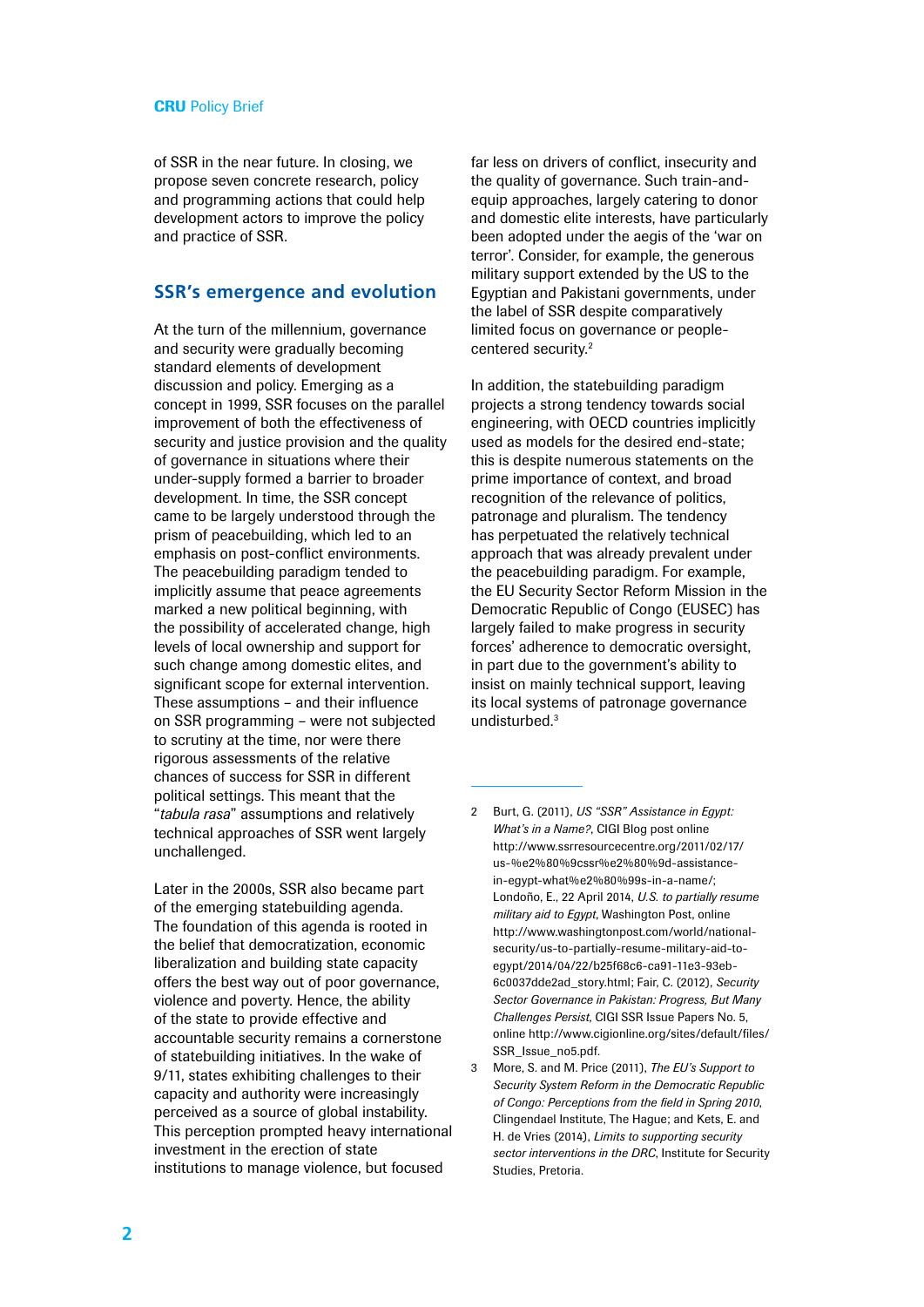Given its development chronicled above, it is perhaps unsurprising that SSR has run into a number of conceptual and practical difficulties. Central to these is the clash between, on the one hand, the top-down application of SSR as part of efforts to build more capable state institutions, and, on the other, the prevailing political and practical realities in contexts where SSR is implemented.4 The failure of the international community to explore address this tension more creatively and the lack of empirical learning in SSR has allowed the concept to be propelled by ambitions and assumptions, making it harder to correct its flawed premises.

At the same time, it should be acknowledged that promising experimentation is taking place, as for example through the 'Burundian-Dutch Security Sector Development programme' or the Nigerian-DfID 'Justice for All in Nigeria programme'. Embedded in these initiatives are innovative practices and approaches to ensure that technical progress is matched with political engagement, that actors of different stripes are involved, and that results are collaboratively defined to reflect local realities, rather than pre-determined outcomes.

In the final analysis, as long as insecurity and a lack of access to justice remain major obstacles to development, SSR is likely to retain a central role in internationally supported recovery and development efforts. The extent to which a reinvigorated SSR approach will continue to hold promise in the future, however, will largely be determined by how it responds to emerging trends and challenges.

## **Responding to current trends in SSR**

The future relevance and success of SSR depends to a significant extent on how current trends influence its direction and application. The five trends analyzed below can in part be traced back to the unresolved challenges that result from SSR's position in the peacebuilding and statebuilding agendas. They also reflect broader developments in the nature of modern insecurity and organized violence and represent opportunities to hone better responses.

*Trend #1: Researchers and policy-makers increasingly acknowledge that SSR needs to engage actors 'beyond the state'.* International development actors have long oriented their SSR efforts to reflect the liberal peace agenda, promoting 'Western' standards of democratization and establishing a monopoly on coercive force. This normative pursuit has discouraged many international actors from working with unfamiliar customary systems, and limited them to engaging state actors irrespective of their shortcomings. Though external actors may realize that the state is not 'benign', they nevertheless engage with it, whether in pursuit of their own interests, out of perceived necessity or expediency. In some cases, this support to reinforce state coercive capacities can distract attention away from mechanisms and structures of marginalization and exclusion or, worse yet, entrench them.<sup>5</sup>

The thinking behind strengthening state institutions is that such work, if done well, translates into better security and justice provision for the citizens. This approach is based on two dubious assumptions. The first is that an overall politically-neutral environment of service orientation is in place, allowing capacity-building interventions to lead directly to better institutional performance. This assumption does not

<sup>4</sup> For further elaboration, see Andersen, L. (2011), *Security Sector Reform and the Dilemmas of Liberal Peacebuilding*, Working Paper No. 31, Danish Institute for International Studies, Copenhagen.

<sup>5</sup> A troubling pattern that has also emerged from the 'war on terror'. See Ahmed, A. (2013), *The Thistle and the Drone: How America's War on Terror Became a Global War on Tribal Islam*, Brookings Institute, Washington D.C.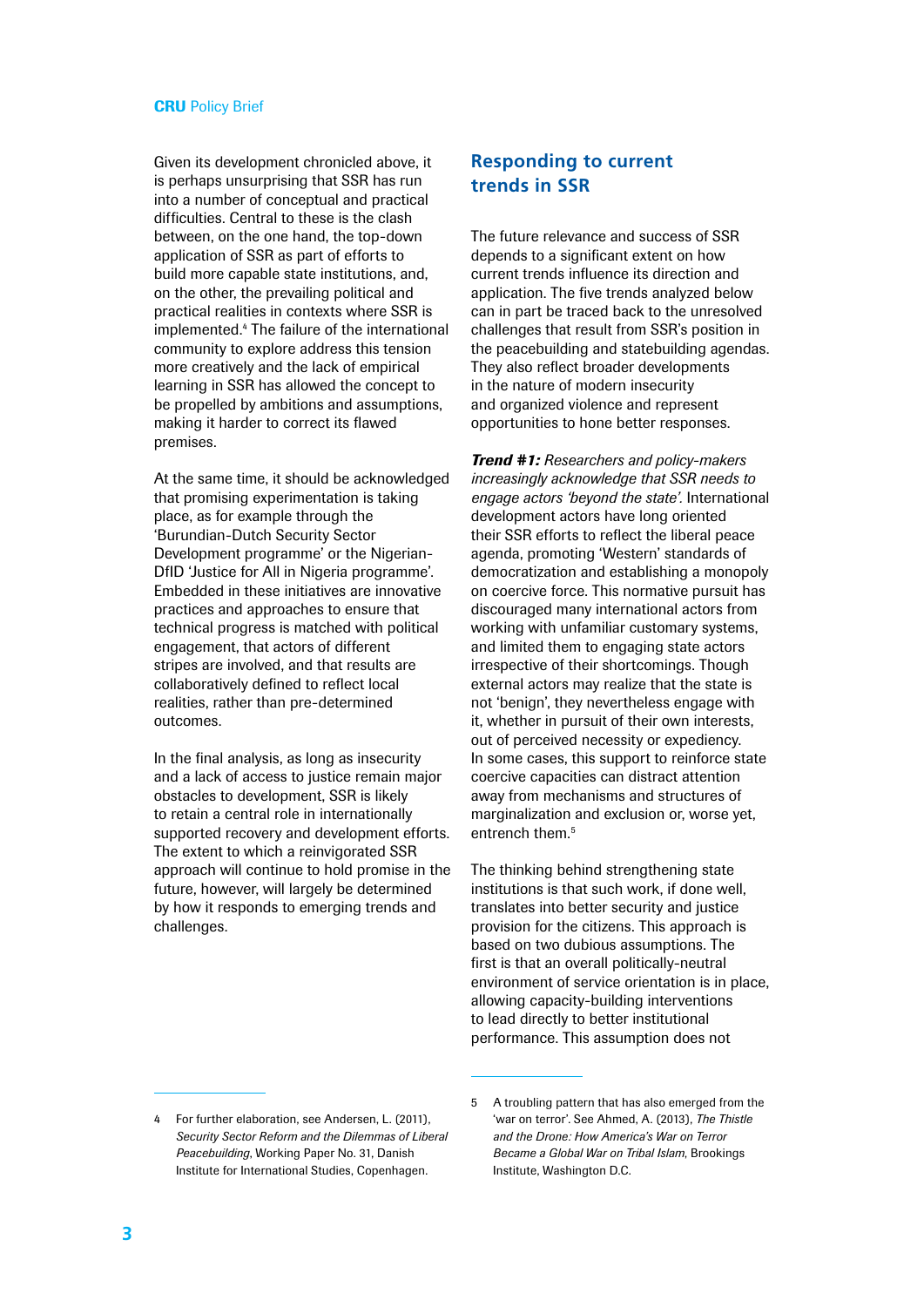account for intervening factors, such as elite interests, inter-organizational competition and poor external accountability, which can undo the positive effects of institutional strengthening. The second assumption is that state security institutions are well regarded and service most of the population. However, informal security and justice providers, where they exist, are often more relevant, prevalent and better trusted than their state cousins, yet rarely receive substantial support. Open debate persists about the trade-offs in supporting informal actors, who are often seen as variable in quality, reliability and principles. However, the same can be said of many state actors. Hence, this normative debate is largely a red herring. More salient questions regarding the constructive support of informal actors include: 1) is such support replicable on different scales?; 2) what are the longer-term consequences of creating a 'patchwork' of informal providers?; and 3) how to negotiate such engagement with the host government partner?<sup>6</sup>

Engaging both state and informal actors has been gaining support over the past few years. This trend has been underpinned by research suggesting that simultaneously engaging state institutions and "other layers of security and justice provision" can increase the sustainability of SSR efforts.7 The next step is operationalizing this increased awareness into donor program design, skill sets and tools.

*Trend #2: Donors are slowly exploring what it means to invest political capital into SSR efforts.* In its earliest version, SSR was championed as an alternative to overly technical, politically detached military support programs. But this trademark of SSR soon proved difficult to realize in practice. As control over the security apparatus amounts to control over the instruments of rule-byenforcement, externally supported SSR is

6 Derks, M. (2011) *Improving Security and Justice through Local/Non-State Actors*, Clingendael Institute, Hague.

often met with blatant or furtive domestic resistance.<sup>8</sup> Recognition of the political nature of SSR has grown appreciably; nevertheless, SSR efforts have been inadequately designed and implemented for their role in a process of social contestation and political negotiation. This renders such programs unsustainable or irrelevant and can enable domestic elites to use donor support for their own agendas.

Addressing this will require more explicit assessments of the trade-offs that SSR initiatives often have to make between serving donor priorities, elite interests and the population's needs. For example, in contexts of mixed security provision, many donors and state representatives emphasize the need to establish the state's monopoly on coercion. However, endowing one actor, such as the state, with additional resources enables it to undermine or suppress other actors or systems that might enjoy more local legitimacy and/or provide for a larger portion of the population. Moreover, this can allow the preferred partner to sidestep important political processes that could help to determine what security configurations best serve the domestic context.

To a certain extent, donors are challenged to understand and apply SSR not as part of an exit strategy, but rather as an entry point for a much longer-term process of political engagement and negotiation.<sup>9</sup> From this perspective, donors can help to create space for a wider array of local actors to discuss and debate the nature of and solutions to their domestic security problems. This also implies that donors relinquish some expectations of steering these conversations more directly toward preconceived outcomes.

<sup>7</sup> Baker, B. and E. Scheye (2007), 'Multi-layered Justice and Security Delivery in Post-conflict and Fragile States', in: *Conflict, Security & Development*, Vol.7 (4).

<sup>8</sup> Understanding 'local ownership' in line with liberal democratic principles also means that any lack of progress in SSR endeavors can be put down to 'a lack of local political will' – ignoring the fact that key domestic actors might actually subscribe to different approaches, end-states and even principles.

<sup>9</sup> Dursun-Ozkanca, O. and A. Vandemoortele (2012), 'The European Union and Security Sector Reform: current practices and challenges of implementation', in: *European Security*, Vol. 21(2).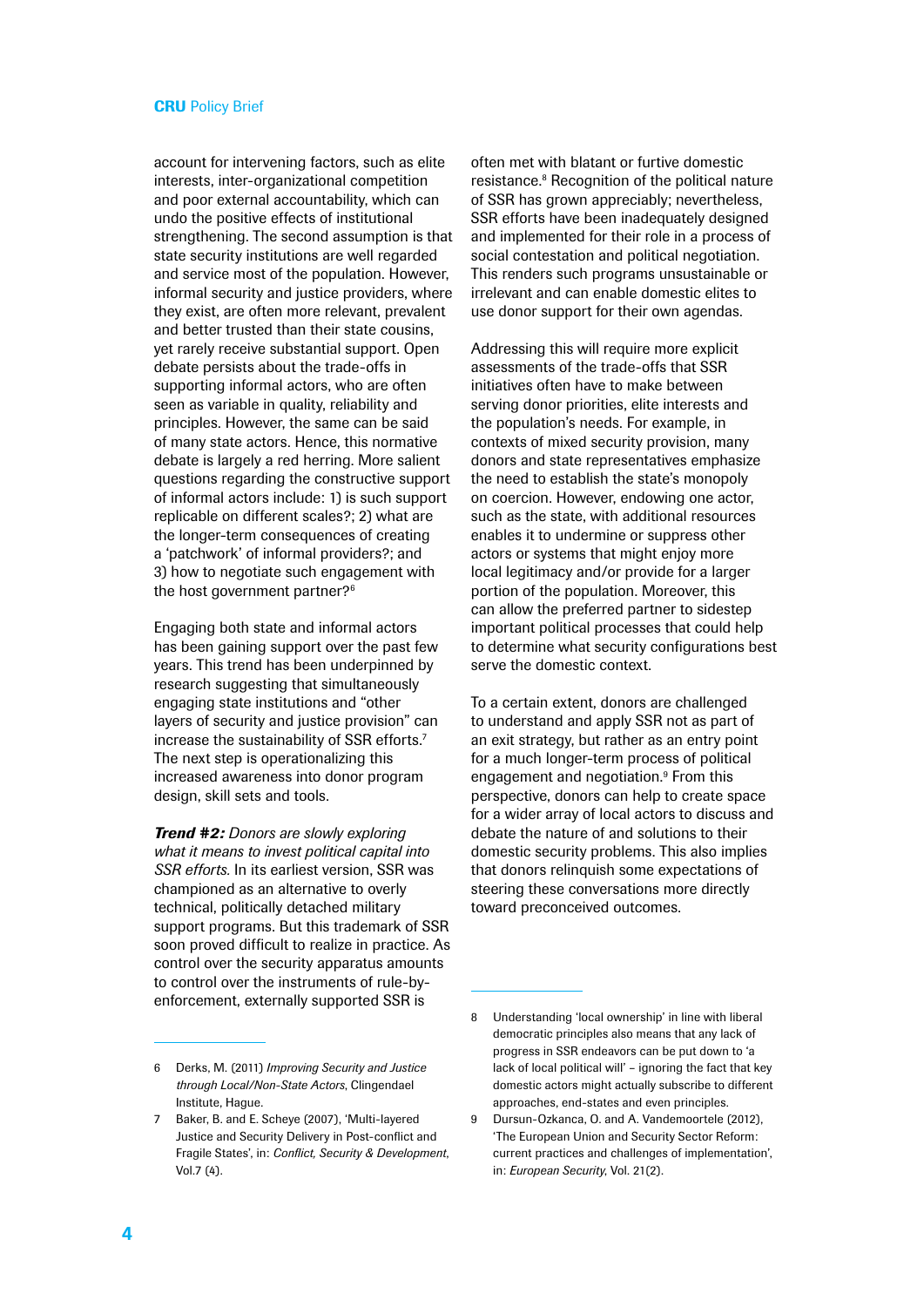Negotiating these processes in a postconflict environment is especially challenging, given the increased mistrust and reduced social capital typical of such settings. Consequently in these contexts, improvements in governance are hard to realize and capacity improvements risk imbalance. Hence, the chance of SSR initiatives being successful can be especially slight in the early stages of a country's postconflict trajectory. For example, in South Sudan, UNMIS(S) SSR efforts have been repeatedly frustrated, and previous gains are now being visibly reversed.10

*Trend #3: Policy-makers and practitioners are gradually refining the tools they use to assess the impact and efficacy of SSR programs in a way that accounts for empirical changes in people's behavior and quality of life.* Monitoring and evaluation routines have been typically led by a rather linear and quantitative focus on countable outputs. While such approaches are relatively easy, cheap and marketable, they reveal little about the way communities and individuals experience security and justice. For example, a drop in the number of homicides may in fact indicate the complete dominance of a violent group in a certain area, and thus may not be a reliable indicator of people's felt security.

As the limitations of such assessments have gradually been recognized, new methods for assessing the impact of security and justice programs, such as popular perception surveys and Theory of Change type approaches, are gaining momentum. Nevertheless, more innovation and investment could improve the means of tracking qualitative progress of SSR initiatives in terms of interpersonal or intergroup relations, progress on the types of issues being addressed, or through popular perceptions of security actors' accountability and performance.

*Trend #4: International development actors are realizing that their operating approaches and toolkits are often insufficiently fit for purpose in fragile environments.* The reality has begun to sink in that the complexity of fragile environments often goes beyond the level of understanding, approaches and tools that the international community can bring to bear. For one, many SSR efforts have been based on a flawed assessment of the speed of change at which security improvements can be accomplished. As an example, while SSR has become a common feature in peacekeeping mandates, their short time horizons are better suited to initial stabilization and technical assistance than to bringing about complex governance improvements. The same holds true for many SSR development objectives.

Most bilateral SSR interventions to date have also suffered from cripplingly short timelines (typically four years or less), making it difficult to build critical relationships necessary to meaningfully address governance issues. In addition, the usefulness of mobilizing Western technical experts in the service of SSR initiatives in fragile environments has often proven to be of limited value. Although these problems are well documented, it would appear that senior donor officials have not been able or willing to build domestic support for more innovative approaches in the face of public skepticism and resource constraints. In short, the common SSR toolkit is, so to speak, is not sufficiently attuned to highly complex situations, which require more flexibility. longevity and a broader wealth of experience.

*Trend #5: Western politicians and policymakers are increasing their focus on contemporary security challenges as key policy issues and are considering SSR as a viable response.* The dilemma here is that SSR is neither about directly solving a country's security and justice problems, nor about quick fixes. Nevertheless, it is increasingly applied as such. Researchers and practitioners warn against conflating SSR with more narrowly focused and shortterm security interventions. Here there is a serious risk that strengthening the tools of security provision becomes the entire response instead of just a part of it. This

<sup>10</sup> Hutton, L. (2014), *Prolonging the agony of UNMISS: The implementation challenges of a new mandate during a civil war*, Clingendael Conflict Research Unit Policy Brief, The Hague.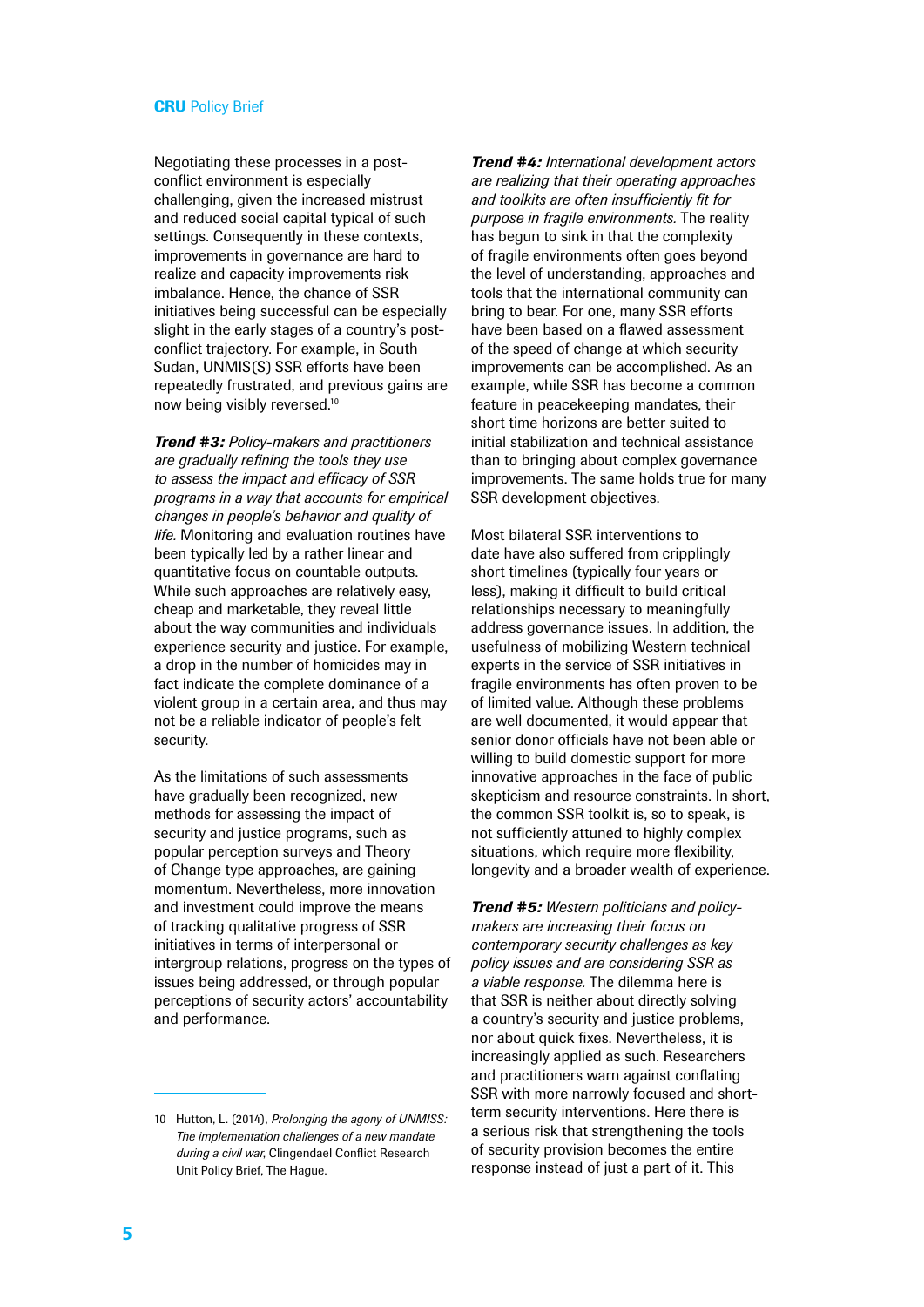can crowd out issues and responses that ordinary people perceive most relevant. The key is to retain and expand SSR's focus on governance and integrated analysis while working to improve security and justice provision. To avoid a more reductionist version of SSR, policy-makers and practitioners must more carefully discern where, when and how SSR is best applied.

With this last trend in mind, the following four issues, all at the forefront of contemporary security discussions, each provide discrete opportunities to discuss whether and how SSR can be usefully applied in a way that upholds its original aims and tenets.

- *Transnational organized crime and its influence on stability and security.* Approaches that are strictly based on law-enforcement have long been the stock in trade of many crime-fighting strategies, and SSR could easily become the instrument of choice for building police or paramilitary forces to combat illicit trafficking. This approach risks doing serious harm if it is not balanced with measures to address socio-economic drivers of organized crime and improve the accountability and governance regime of security forces, which are frequently complicit in organized crime themselves. A more genuine and promising application of SSR as a means of dealing with the problem of criminal networks is to work towards making security forces more insulated from political pressures or illicit co-optation, and more accountable to the public.
- *Countering violent extremism and radicalization.* It has proven very difficult to reduce the threat of violent extremism through direct external intervention. stabilization and reconstruction. This partially explains why the current (largely US)<sup>11</sup> policy recipe focuses on boosting domestic counter-terrorist capabilities with drones, special forces and train-andequip efforts in, for example, Yemen and

Nigeria. A number of these efforts will undoubtedly be branded as 'SSR'. This creates the risk that the expediency of building larger and more efficient police and military forces to combat terrorism overshadows efforts at fundamental governance reform, leaving underlying drivers of radicalization intact, or even aggravating them.<sup>12</sup> A clear example is how US-led efforts to rebuild the Iraqi army after the second Gulf War were quickly instrumentalized for sectarian gain, through the politicization of the army's officer corps. A more promising angle in respect of violent extremism may be to use SSR to focus on community security initiatives, engaging the wider cast of security actors and providers in order to consolidate more inclusive security and governance arrangements.

– *Addressing porous borders.* Borders are increasingly seen as key barriers against presumed 'tidal waves' of organized crime, terrorism and migration. Such a view leads to a border security approach focused on control, segregation and enforcement. Extreme examples hereof can be witnessed in the US, Saudi Arabia and Israel. SSR can easily be applied as a way to build and strengthen paramilitary-style border capacity. If this is done without considering border security forces as part and parcel of the wider security system, acknowledging their role in facilitating traditional and legitimate cross-border movements, or giving attention to their potential complicity in illicit cross-border activities, developmental gains are not to be expected. Instead, there is an opportunity to apply SSR in regional approaches that advance collective security and ensure that border security is judiciously governed and integrated with other nodes of the security system.

<sup>11</sup> For example: Adams, G. 5 August 2014, *The Great Security Shift*, Foreign Policy Magazine.

<sup>12</sup> For example: Van Veen, E. (2013), *The New Face of Terror: A Partnership between Kleptocrats, Statebuilders and Terrorists*, Clingendael Opinion, online [http://www.clingendael.nl/publication/new-face](http://www.clingendael.nl/publication/new-face-terror-partnership-between-kleptocrats-state-builders-and-extremists)[terror-partnership-between-kleptocrats-state](http://www.clingendael.nl/publication/new-face-terror-partnership-between-kleptocrats-state-builders-and-extremists)[builders-and-extremists.](http://www.clingendael.nl/publication/new-face-terror-partnership-between-kleptocrats-state-builders-and-extremists)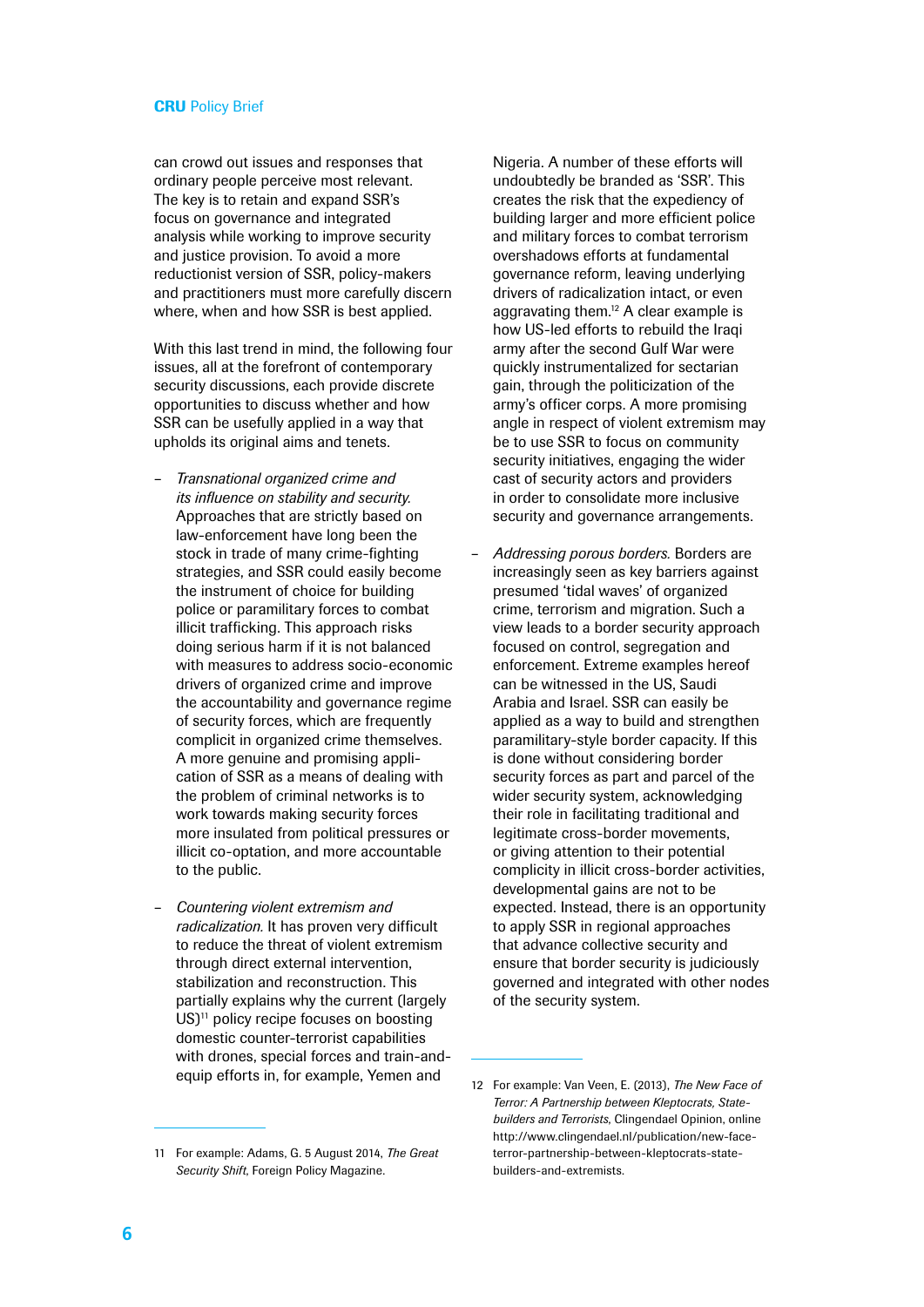– *The particular nature and increasing peril of crime and violence in urban settings.* Demographers and economists in recent years have noted dramatic shifts of populations into urban areas. Chaotic urban expansion can easily overwhelm the capacity of municipal authorities in low- and middle-income countries, and SSR may be seen as a ready-made way to strengthen the local security apparatus. The trap to avoid is allowing SSR to be pulled toward or aligned with 'iron fist' approaches. Rather, there are opportunities for SSR initiatives to increase urban security more comprehensively by joining up with community security, armed violence reduction and municipal development interventions. For example, helping police forces maintain community relations within highly diverse and dense populations and keeping security forces sufficiently accessible (and accountable) to different social groups are two issues in particular where SSR innovation will be necessary to address urban security in the coming years.

With these trends in mind, some of the more experimentally inclined proponents of SSR (including Sweden, Denmark, the UK and the Netherlands) have made modest investments in exploring options to support actors who may blur or fall outside the legal strictures of the state. Policy-makers are also cautiously acknowledging that SSR is inevitably political in nature, time-consuming, iterative and high risk, and realize these characteristics need to be reflected in approaches to programming.<sup>13</sup> Finally, forthcoming donor reflections (from Switzerland, the US and the Netherlands) on the relations between organized crime, violence and development suggest it may be possible to avoid repeating the way SSR was

instrumentalized in the 'war on terror'. Such developments provide a strong basis for like-minded states to effectively collaborate in multilateral forums and for innovative programs to guard against the distortion or erosion of SSR's development principles.

## **Future directions**

The aim of SSR is to provide a useful set of guidelines for international development initiatives that seek to dismantle the 'barriers of insecurity'. To strengthen its contribution, policy-makers in bilateral and multilateral development organizations, as well as in field-based NGOs, should consider seven actions in research, policy and programming to increase the efficacy of their SSR work.

#### **Research**

*Recommendation #1: Develop greater insight into the political inroads and operational requirements for successful SSR in different political contexts and reflect findings in international approaches, organization and tools.* A research effort is needed to establish the potential for SSR to stimulate governance and capacity improvements in different types of political environments. The research should produce greater clarity regarding both the realistic expectations appropriate for SSR initiatives in the most difficult environments and the opportunities to extend SSR initiatives to relatively stable countries that still face significant security problems (for example Kenya or Nigeria). The underlying issue is that much SSR work has focused on immediate post-conflict settings in a rather technical fashion, making governance improvements elusive and neglecting more stable settings.

*Recommendation #2: Develop policy and programming strategies capable of interacting with domestic elite interests in different political settings in a way that opens up space for more transformative SSR.* In most cases, it is likely that the provision of security has been structured to reflect the interests of those in power. Therefore, if SSR strategies and programs are to deliver on their governance aspirations, it is important that they accurately identify and constructively

<sup>13</sup> Report of the Secretary-General (2013), *Securing States and societies: strengthening the United Nations comprehensive support to security sector reform*, A/67/970-S/2013/480, 13 August 2013. The Dutch Security Sector Development Program in Burundi offers some innovative approaches for other donors to reflect upon. See Ball, N. (2014), *Putting Governance at the Heart of Security Sector Reform*, Clingendael Institute, The Hague.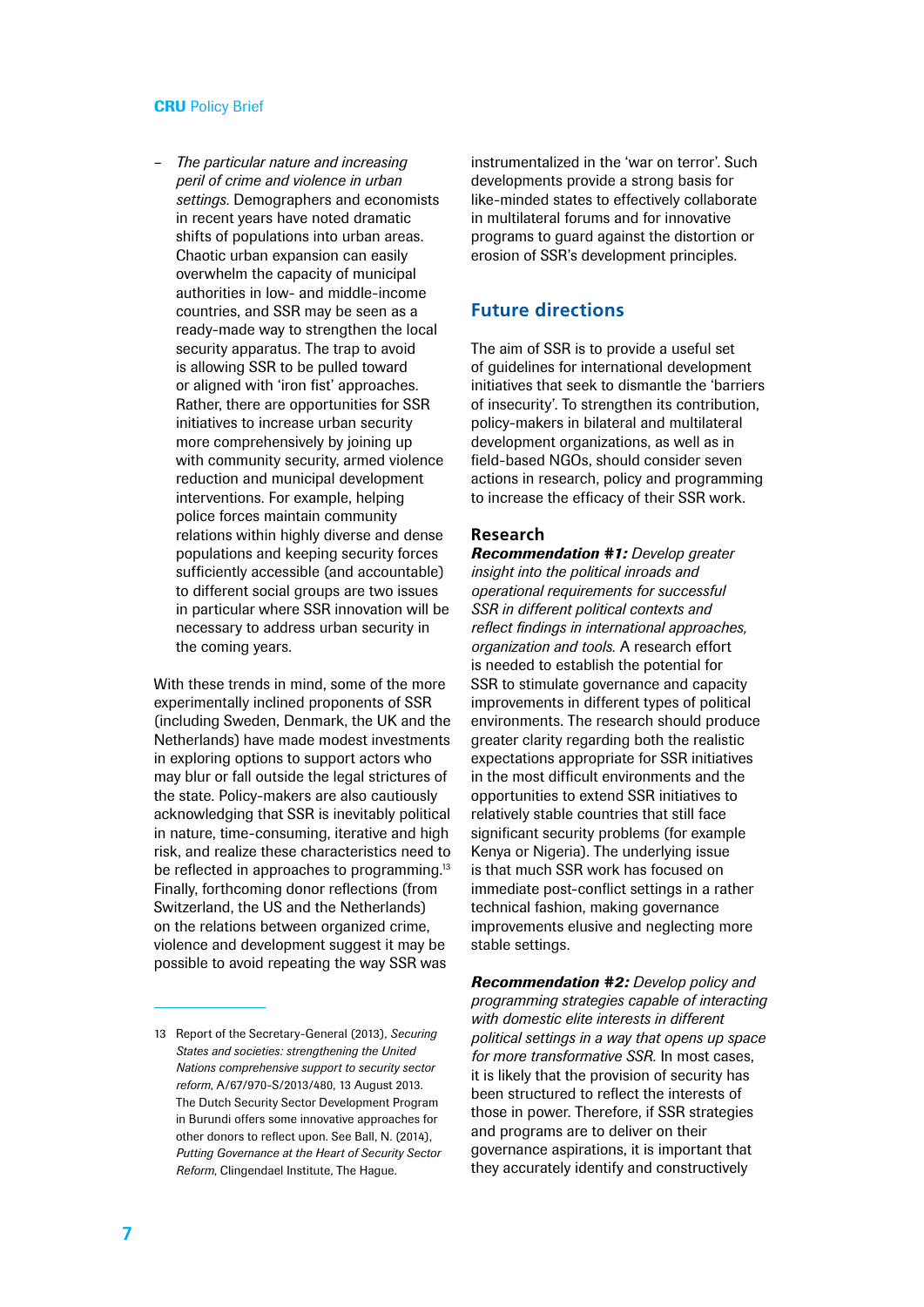interact with such interests, whether on the basis of contestation or cooperation. There has been little systematic analysis of SSR programs from this perspective. Understanding which change strategies for SSR programs are the most viable in different political contexts could be a useful starting point for context-specific applications.

*Recommendation #3: Generate a stronger understanding of how support for the state can be better balanced with support for informal security providers in the short term without creating new long-term security problems.* Research should be commissioned that focuses initially on clarifying important questions, such as: how can informal actors be supported in ways that are sustainable and compatible with the longer-term development of the state; and what approach and tools must international actors use in order to have a chance of engaging productively with informal providers?

#### **Policy**

*Recommendation #4: Obtain political agreement within donor administrations for longer timescales for SSR programs, and anchor this in policy and programming guidelines.* The typical 3- to 4-year lifespan for most SSR programs is too short to build the relations, trust and insight required for stimulating long-term change, especially in the area of governance. Donor administrations need to translate this existing insight into policy and practice by gaining political buy-in from their ministers and parliaments to extend SSR program horizons to beyond 5 years. This will open the door to more iterative approaches to programming based on learning, experience and the seizing of political opportunities. Corresponding financial commitments can be periodically adjusted to reflect inevitable political changes. In parallel, this discussion needs to be taken up by UN and EU Member States to argue for mandates longer than the typical 6–12 months allotted for peacekeeping and crisis management missions. If this is not possible, there should be strong reconsideration of whether missions ought to be in the lead for SSR work, since changes in security governance require more time to come to fruition.

*Recommendation #5: Improve existing approaches to SSR programming and available SSR expertise.* The current set of tools that is used to implement SSR programs is incomplete at best. Major weaknesses include the linear design, implementation and evaluation of most programs,<sup>14</sup> the overly 'Western' nature of technical expertise, and a lack of experts in development administrations who combine diplomatic with substantive skills. Two actions would help bring about significant improvement. First, bilateral donors need to start an internal discussion on how their approaches to SSR programming (including rules and regulations) can be made more flexible and reflective of reality. Second, funds need to be invested in active networks or rosters that nurture and mobilize SSR expertise from developing countries. Although such rosters provide no guarantee of success, the shortcomings of current expert networks are well known. The mechanism of the UK Stabilization Unit's roster may provide an example to emulate.

#### **Programming**

*Recommendation #6: Develop a problemoriented programming approach that can be scaled up from initial entry points.* Some programming approaches focus on putting SSR strategy, policy and decisionmaking architectures in place, while others focus on institutional capacity-building. Neither type of approach has delivered outstanding results. The former tend to become paper exercises, the latter result in kits and training without directly improving security. Hence, a more promising approach might be to take concrete problems as a starting point for programs, which can subsequently be used as entry points into other issues, enabling both incremental development and scaling-up of programs. Criteria for identifying concrete starting points could be: (1) The issue matters to communities and/or 'ordinary citizens', which can be established, for example, through large-N perception surveys or focus groups:

<sup>14</sup> Among other things, this leads to a lack of involvement of evaluators in program design where key lessons and good practices can be most directly applied.